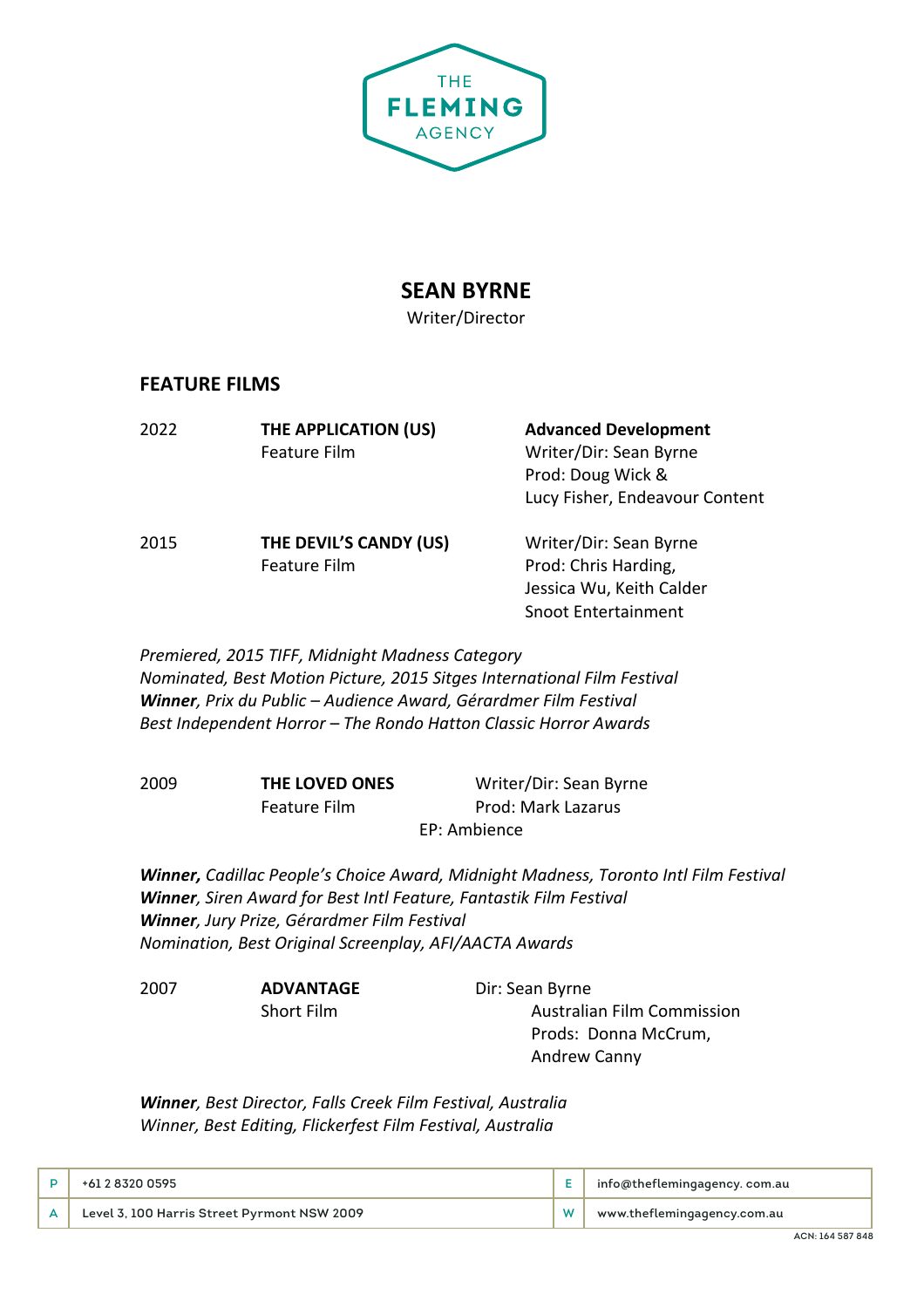

*Winner, Best Visual Effects, St Kilda 'Top 100' Film Festival Nominated, Best Short Film, ADG Award*

1997-2001 **BEN** AFTRS

**Short Film** Prods: Daniella Ortega, Jodea Bloomfield

*Short of the month – 2001 IF Magazine, Sept issue* 

**SUNDAY** AFTRS

**Short Film** Prod: Daniella Ortega

*Winner, Judges Award & Audience Award Choice Award, Sydney Fringe Film And Video Festival, Australia Official Selection, Leeds Intl Film Festival*

**SPORT** AFTRS

**Short Film** Prod: Jodea Bloomfield

*Official Selection, Festival De Sevilla Semi Finalist Nescafe Awards*

**WORK?** AFTRS

*Short Documentary* Prod: Jodea Bloomfield

*Official Selection IDFA (Intl Documentary Festival Amsterdam), St Kilda Film Festival, Turin Gay and Lesbian Film Festival, My Queer Career – Mardi Gras Film Festival Sydney, Edinburgh Film Festival Winner, Gold Award, Dramatised Documentary Category, National ASC Awards*

| +61 2 8320 0595                             | info@theflemingagency. com.au |
|---------------------------------------------|-------------------------------|
| Level 3, 100 Harris Street Pyrmont NSW 2009 | www.theflemingagency.com.au   |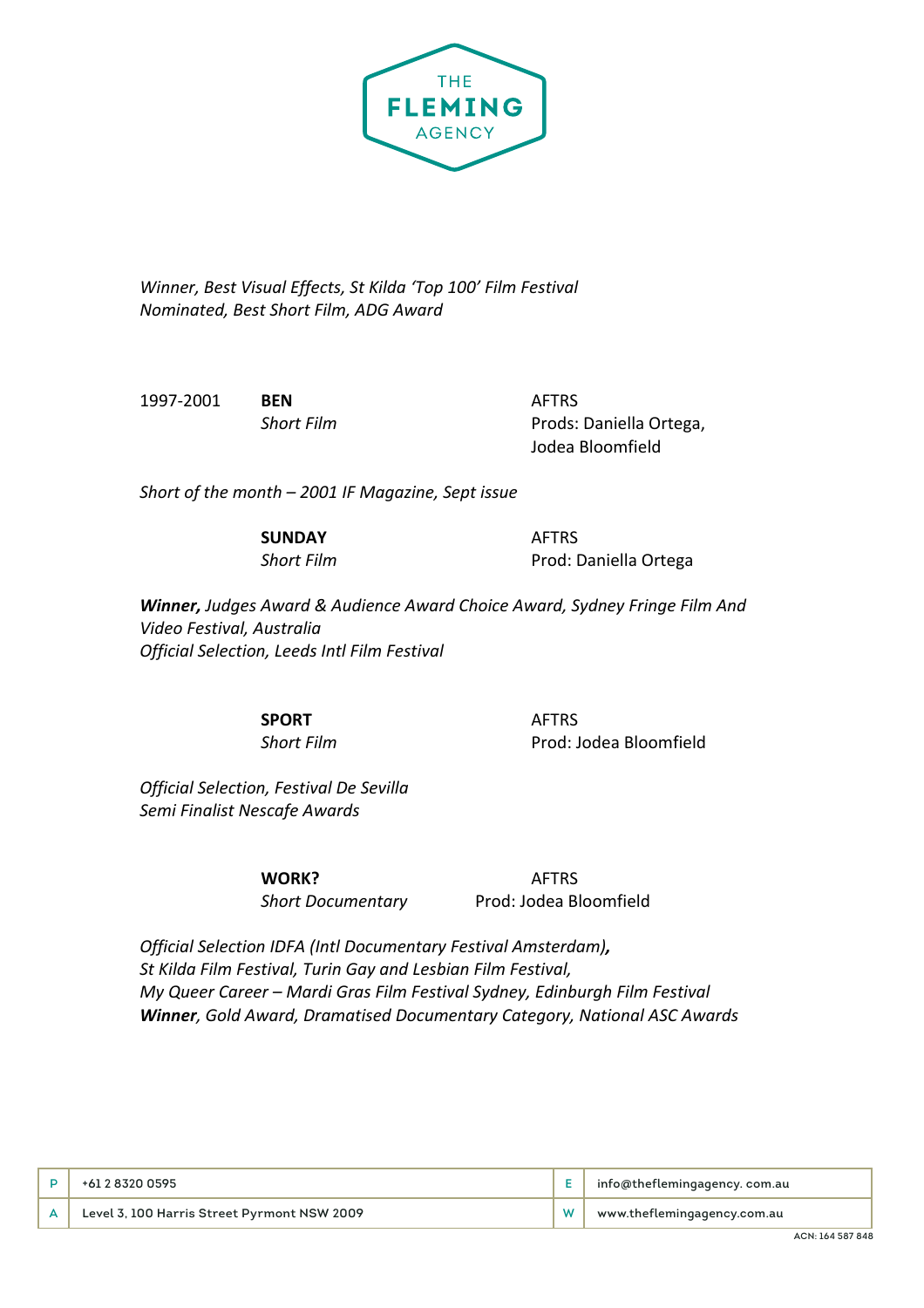

## **FESTIVAL SCREENINGS**

2015-16 **THE DEVIL'S CANDY** *Premiered, 2015 TIFF, Midnight Madness Category* 2015 *Sitges International Film Festival* 2015 Fantastik Film Festival 2015 Stockholm Film Festival 2015 Torino Film Festival 2015 Scary Movies 9, Film Society of Lincoln Centre Annual Horro Fest 2016 *Gérardmer Film Festival* 2016 Frightfest

### 2009-11 **THE LOVED ONES**

*Official Selection: Toronto International Film Festival, Fantastik Film Festival Sweden, Melbourne Intl Film Festival, Sydney Film Festival, Sitges Film Festival, Torino Film Festival, SXSW Film Festival, San Francisco Intl Film Festival, Dallas Intl Film Festival, Fantastic Fest Austin, AFI Festival, Hong Kong Intl Film Festival, New Zealand Intl Film Festival, Gérardmer Film Festival, Busan Intl Film Festival, Frightfest London.*

#### 2008-09 **ADVANTAGE**

*Official Selection: G'Day LA, Flickerfest Film Festival Australia, Sci-Fi Festival Madrid, Edinburgh Film Festival, Seattle Film Festival, Dungog Film Festival Australia, Falls Creek Film Festival Australia, Cinema Jove Film Festival Spain, St Kilda 'Top 100' Film Festival Australia, LA ShortsFest Los Angeles, Palm Springs Int Festival of Short Films, Rhode Island Int Film Festival, London Film Festival, San Sebastian Horror & Fantasy Festival, Sundance Film Festival, Melbourne Int Film Festival*

| +61 2 8320 0595                             | info@theflemingagency. com.au |
|---------------------------------------------|-------------------------------|
| Level 3, 100 Harris Street Pyrmont NSW 2009 | www.theflemingagency.com.au   |